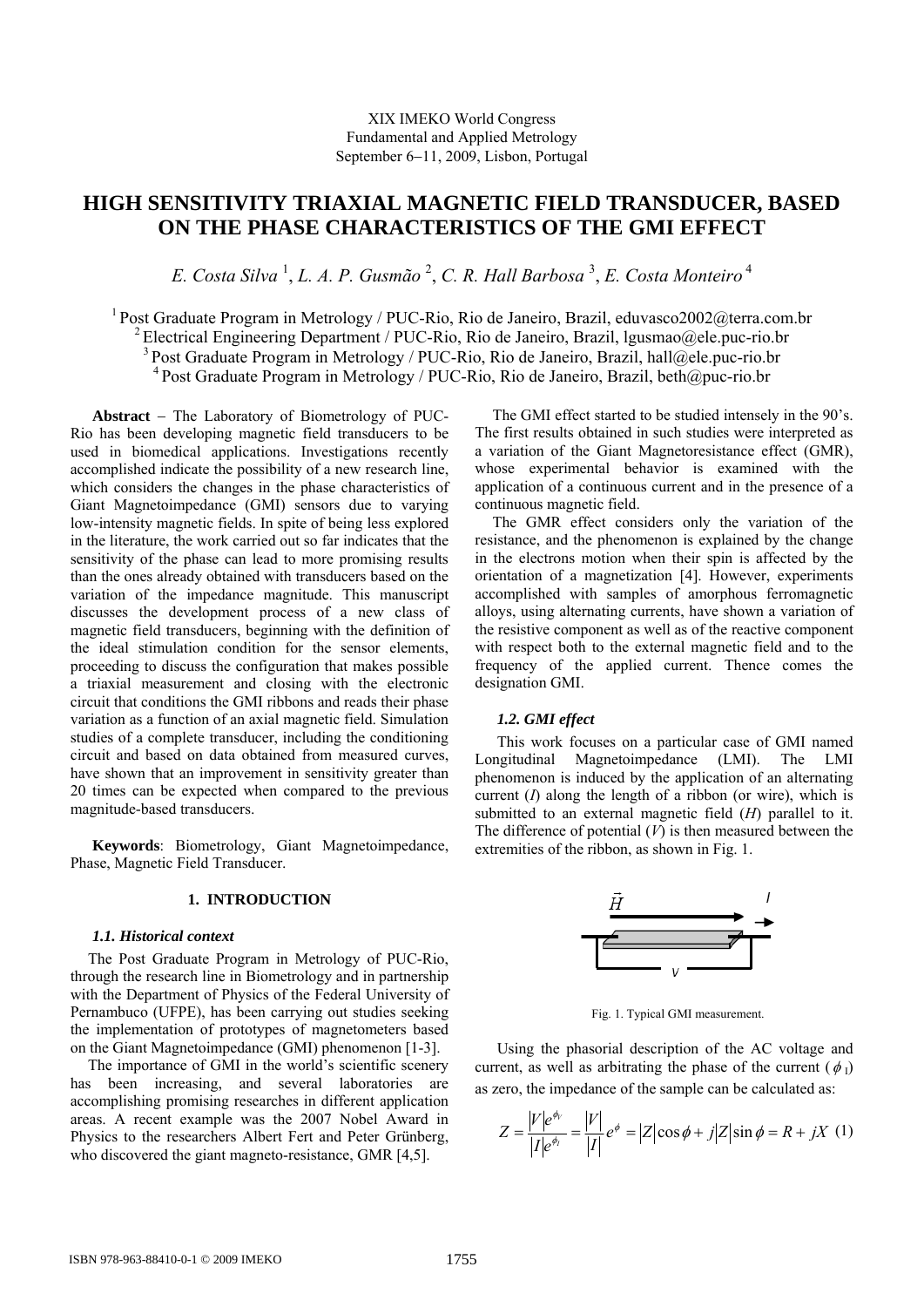The GMI effect is actually a result of the skin depth dependency with the magnetic permeability, which varies not only with the external magnetic field that is applied to the sample, but also with the frequency and intensity of the current that passes through it. Then, in agreement with the literature [6-7], it can be stated that:

$$
Z=(1-i)\frac{L}{2\omega\sigma\delta}\frac{1}{1-e^{-(1-i)\frac{1}{2}\delta}}
$$
, and (2)

$$
\delta = \frac{c}{2\pi} \sqrt{\frac{1}{2\omega\mu\sigma}} \,, \tag{3}
$$

where  $L$  is the length and  $t$  is thickness of the ribbon,  $\omega$  is the frequency of the current and  $\sigma$  is the conductivity of the material.

## *1.3. AGMI effect*

The GMI curves, which indicate the variation of the impedance with the external magnetic field (H), are usually symmetrical in relation to this field. However, it has been noticed that certain conditions favor the emergence of an asymmetry in those curves, denominated Asymmetric Giant Magnetoimpedance, or AGMI effect. In spite of the fact that not all causes of AGMI are well known, three factors are highlighted in the literature: (a) asymmetry due to DC current; (b) asymmetry due to AC magnetic field and (c) asymmetry due to "exchange bias" [8-10].

However, as it will be seen in the subsequent sections, the focus here was to induce the AGMI by overlapping a DC biasing current to the alternating current (AC) used in the GMI measurements. This alone alters significatively the form of the GMI curves in function of the magnetic field.

By means of AGMI, it is possible to improve the magnitude (*d|Z|/dH*) or phase (*d*θ*/dH*) sensitivity. This asymmetry is characterized by an increase of one of the peaks, or valleys, with a decrease of the other, in either the *|Z|xH* or the θ*xH* curves, as it will be shown in Section 2.2.

#### *1.4. Previous Works*

As examples of transducers developed at PUC-Rio, which are based on the magnitude variation of the GMI effect and uses GMI ribbons as sensor elements, it can be mentioned the transducer for localization of needles inserted in the human body shown in Fig. 2 (which sensitivity was 12V/Oe), and the transducer for measurement of arterial pulse waves shown in Fig. 3 (which sensitivity was 1mV/Pa) [1,2].



Fig. 2. (a) Partial ring shaped prototype with GMI ribbons fastened; (b) Complete prototype with the excitation coils.



Fig. 3. (a) Opened prototype without the electronic circuit; (b) Complete prototype.

Seeking to improve the transducers sensitivity, the behavior of the impedance phase of the GMI effect was analyzed (instead of the impedance magnitude), as well as the use of the AGMI effect and of structural changes in the configuration of these transducers [3]. This approach has been effective and will be discussed throughout this work.

#### **2. DEVELOPMENT PROCESS**

#### *2.1. Methods and Procedures*

The GMI ribbons were put in the center of a Helmholtz Coil, as shown in Fig. 4, in order to be excited by a magnetic field longitudinal to the direction of the current that flows through them. Still, the ribbon-coil set was positioned in a way to guarantee that the magnitude of the earth magnetic field was transversal to the ribbons. Thus, its influence in the measurements was minimized (the GMI ribbons used are of the LMI type, characterized by a very low sensitivity to transversal fields).



Fig. 4. Blocks Diagram of the system used in the characterization of the GMI ribbons.

The magnitude and phase readings were accomplished by an RLC meter, which was also responsible for both AC and DC stimulation of the ribbons. The variation of the magnetic field generated by the Helmholtz Coil was accomplished by a DC Current Source, according to (4).

$$
H = \frac{8\mu_0 NI}{5\sqrt{5}R} \approx 9 \times 10^{-3} \frac{NI}{R} [Oe]
$$
 (4)

where  $H$  is the magnetic field in the center of the Helmholtz coils, *N* the number of coils, *I* the current that flows through the coils and  $\boldsymbol{R}$  the radius of the coils.

The Helmholtz Coils have 48 coils and a radius of 15cm, yielding:

$$
H[Oe] = 2,877 \times I[A]
$$
 (5)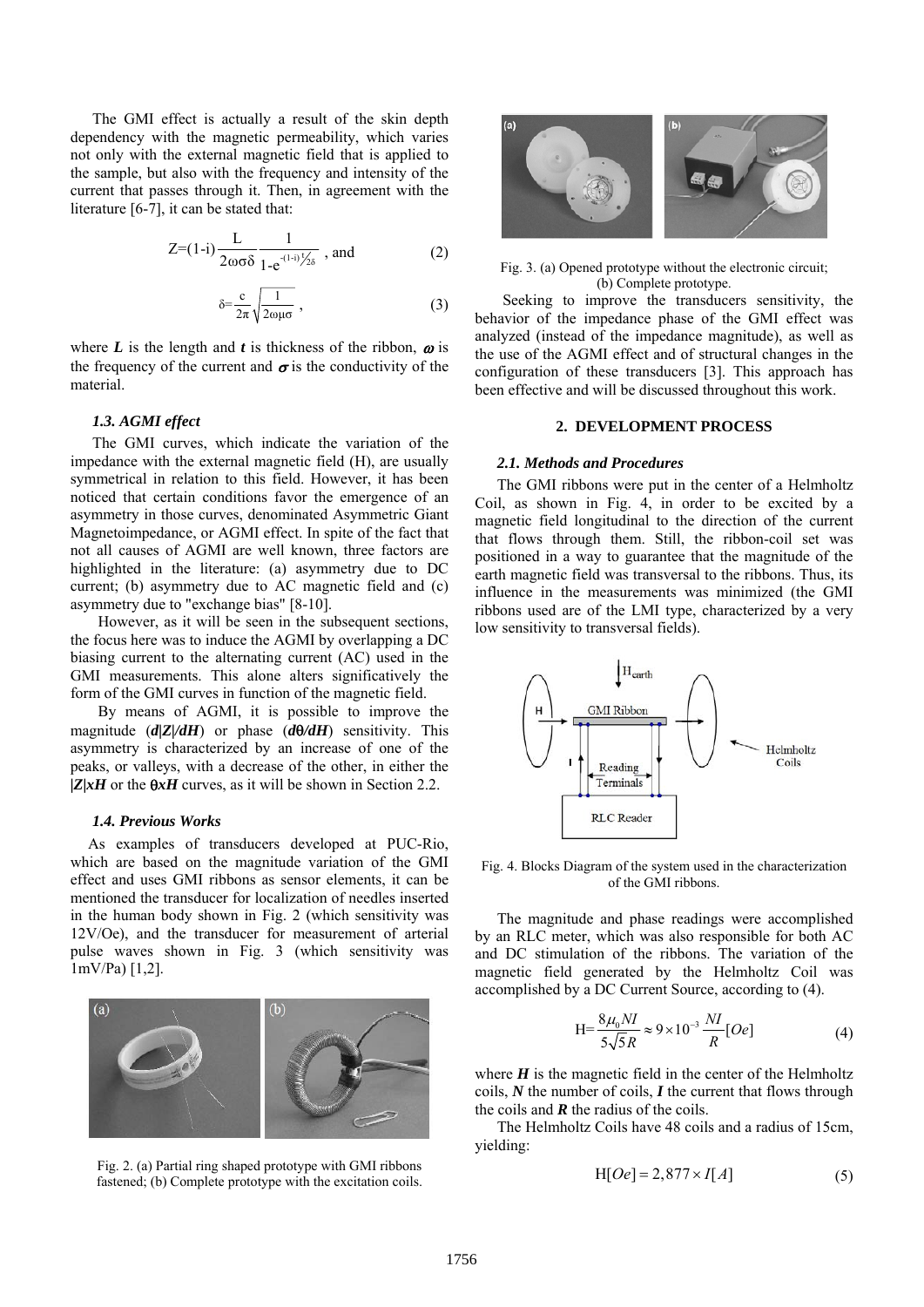It should be highlighted (as depicted in the next subsection figures) that negative field values (H) indicates that the current that flows through the ribbon has the same direction of the field generated by the Helmholtz Coil, and for positive field values the opposite occurs.

# *2.2. Phase characterization*

All the measurements were made in  $Co<sub>70</sub>Fe<sub>5</sub>Si<sub>15</sub>B<sub>10</sub>$ ribbon-shaped alloys with an average thickness of 60 µm and an average width of 1,5 mm. The AC current amplitude was kept in 15 mA, because it has been previously seen that such parameter did not affect the GMI ribbon behavior significantly. Thus, studies have been accomplished with the described GMI ribbon, analyzing the influence of the excitation current DC level (0 mA to 100 mA) and of the frequency (100 kHz to 10 MHz). Also, it has been investigated how the ribbon length (1 cm, 3 cm, 5 cm and 15 cm) affects the sensitivity and which is the best biasing field.

In spite of having carried out studies of the ribbons magnitude and phase behaviour [3], this work focuses in the phase characteristics, which have presented better results. For the sake of conciseness, only the best results for each of the four different tested lengths are herein presented.

Figs. 5 to 8 present, for several current frequencies and an 80 mA DC current level, the variations of the ribbons impedance phase as a function of the parallel magnetic field. In such figures,  $\theta_0$  is the value of the phase in the case of a null external magnetic field parallel to the ribbon length.



Fig. 5. Phase of the impedance of a 15 cm long GMI ribbon submitted to an 80 mA DC current.



Fig. 6. Phase of the impedance of a 5 cm long GMI ribbon submitted to an 80 mA DC current.



Fig. 7. Phase of the impedance of a 3 cm long GMI ribbon submitted to an 80 mA DC current.



Fig. 8. Phase of the impedance of a 1 cm long GMI ribbon submitted to an 80 mA DC current.

On the other hand, Figs. 9 to 12 show the phase variations for several DC current levels and different frequencies, also in function of the magnetic field parallel to the ribbon.



Fig. 9. Phase of the impedance of a 15 cm long GMI ribbon submitted to a 10 MHz current.



Fig. 10. Phase of the impedance of a 5 cm long GMI ribbon submitted to a 100 kHz current.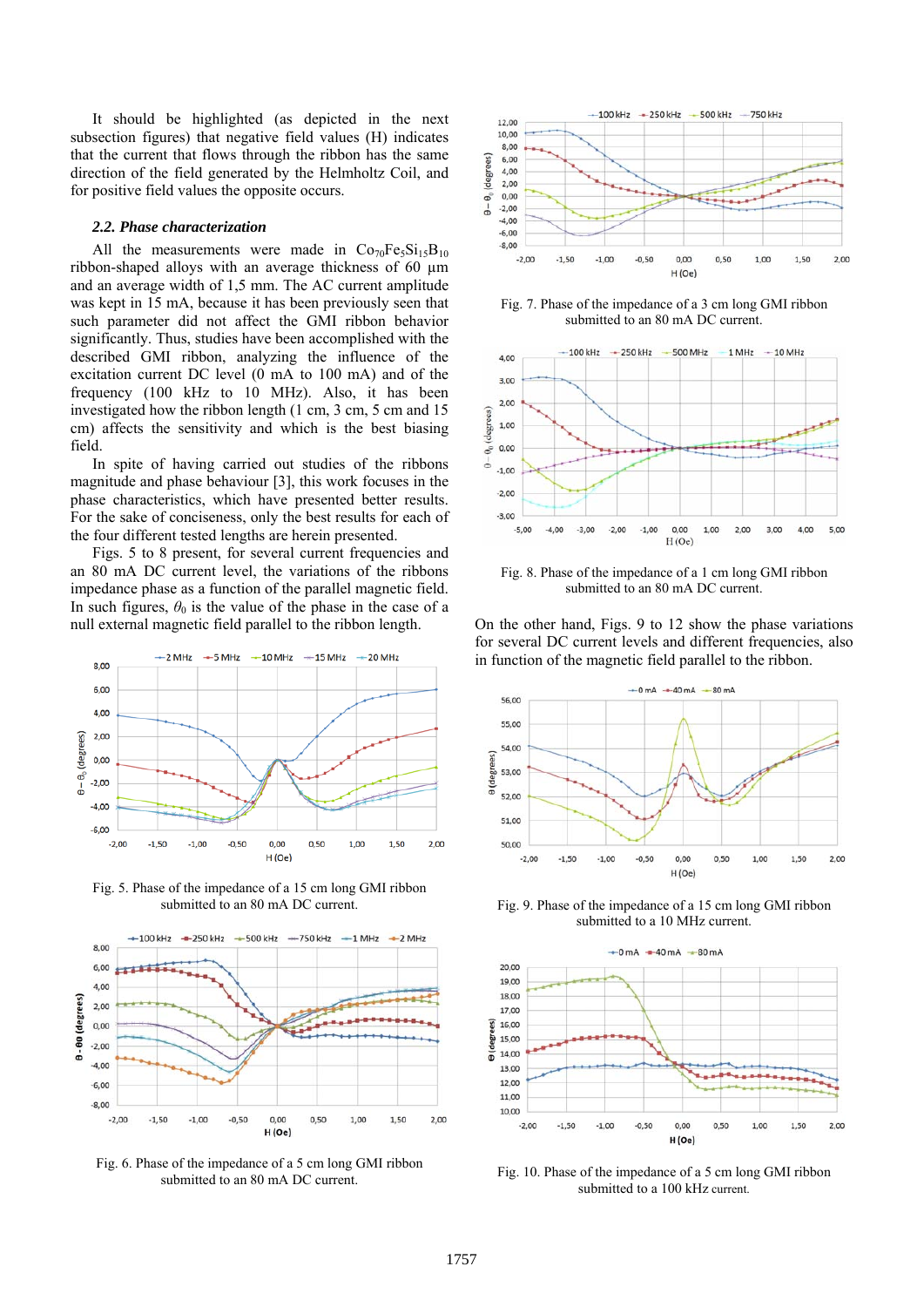

Fig. 11. Phase of the impedance of a 3 cm long GMI ribbon submitted to a 2 MHz current.



Fig. 12. phase of the impedance of a 1 cm long GMI ribbon submitted to a 100 kHz current.

The presented graphs (Figs. 5 to 12) show that the phase characteristics are affected by all of the analyzed parameters: ribbon length, DC level and frequency. Table 1 presents the GMI ribbons maximum sensitivity, for each one of the tested lengths, and considering only their respective best conditioning situation (i.e., the optimal applied current).

Table 1. Summary of optimal sensitivity by ribbon length.

| Ribbon<br>Length<br>(cm) | Applied Current (mA)                   | Sens.<br>(degrees)<br>/Oe) | Equivalent<br>Sensitivity<br>(degrees<br>(0e) |
|--------------------------|----------------------------------------|----------------------------|-----------------------------------------------|
|                          | $80 + 15 \sin (2\pi 100 \text{kHz} t)$ | 1,3                        | 19.5                                          |
| ς                        | $80 + 15 \sin (2\pi 100 \text{kHz} t)$ | 9,0                        | 45,0                                          |
|                          | $80 + 15 \sin (2\pi 100 \text{kHz} t)$ | 10,8                       | 32,4                                          |
| 15                       | $80 + 15 \sin (2\pi 10)$ MHz t)        | 17.0                       | 17.0                                          |

The column called "equivalent sensitivity" has been added in table 1 for a fair comparison between the performance of the ribbons with different lengths, relating them with the 15 cm ribbon. This is why, for example, in its first entry the column shows the sensitivity value of the 1cm ribbon multiplied by fifteen.

#### *2.3. Geometric Configuration*

Based on the fact the GMI ribbons of the LMI type are sensitive only to the magnetic field component parallel to their length, it has been idealized a configuration that allows the triaxial reading of an external magnetic field.

Fig. 13 illustrates the envisaged topology, which uses, in each axis, a GMI ribbon. The configuration also allows for an only and common origin of the coordinates system.



Fig. 13. Sensor elements triaxial configuration.

The biasing magnetic field, which is necessary to make the ribbons to operate in their most sensitive region, can be applied by a single solenoidal winding encircling the three ribbons. To this end, the solenoid axis should be sloped regarding to all ribbons, as illustrated in Fig. 14. It can be easily shown that  $\theta = 35,26^{\circ}$  allows for



Fig. 14. Solenoid magnetic field  $(H_{sol})$  and the ribbons polarization magnetic fields  $(H_X, H_Y, H_Z)$ .

The magnetic field in a solenoid  $(H_{sol})$  is directly proportional to a DC current, according to

$$
H_{sol}[Oe] = 10^4 B_{sol}[T] = \frac{10^4 \,\mu Ni}{L} \tag{7}
$$

where  $\mu$  is the magnetic permeability,  $N$  is the number of coils, *i* is the current and *L* is the solenoid length.

As the components  $H_X$ ,  $H_Y$ ,  $H_Z$  are identical, the optimum polarization field of all the ribbons can be easily set by adjusting the current that flows through the solenoid.